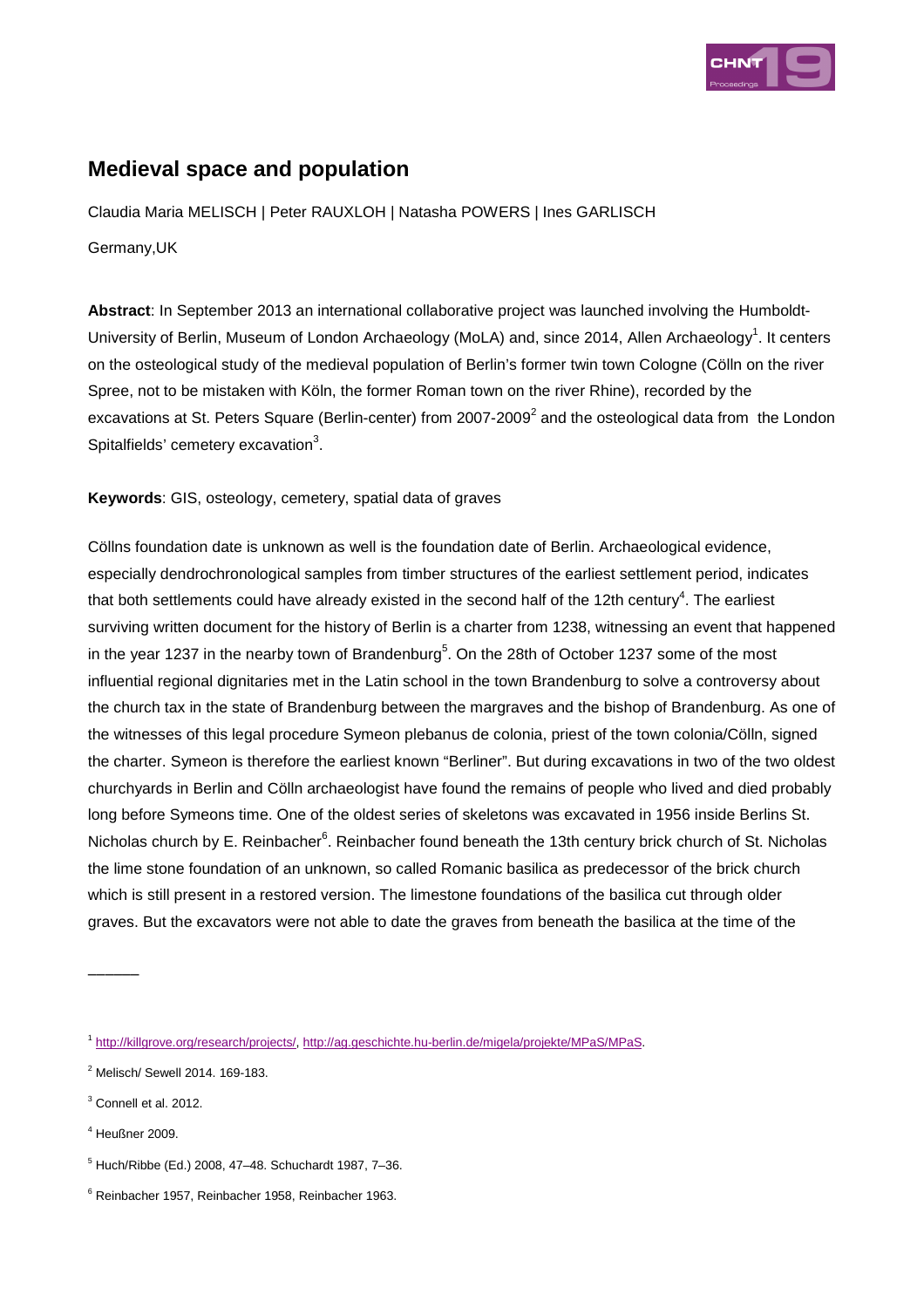

excavation. Their assumption was that the basilica had been erected around 1230, when Berlin and Cölln became cities<sup>7</sup>. Therefore the graves had to predate 1230, but still today nobody knows how old they really are. There is also a long tradition of scholarly debate, that one of the settlements could be older than the other<sup>8</sup>. So the information from St. Nicholas church is not directly transferrable to the contemporaneous situation in Cölln. At the site of the oldest church of Cölln, St. Peter's church, first excavations were carried out in 1967 by H. Seyer after the last church, a Neo-Gothic building, had been demolished by the East German government in 1965 $^9$ . Seyer was expecting to find at St. Peter's a similar situation as Reinbacher eight years before at St. Nicholas church. But there was no basilica as predecessor of St. Peter's church, but an older hall church from the Romanic period as Sever stated<sup>10</sup>. Underneath the oldest foundations of St. Peters church were graves too. But the exact date of the graves could not be established.

In 2007 new excavations at the former site of St. Peter's church started under the direction of C. Melisch<sup>11</sup>. From 2007 till 2009 a total of 3,126 graves were unearthed there, containing the remains of 3,717 individuals<sup>12</sup>. The churchyard was closed in 1717<sup>13</sup> and since then graves were compacted over time to a 2,50m thick layer of burials with not much soil in between at all (fig. 1).

East London. The hospital of St. Mary without Bishopsgate was founded in the 12th century and became one of the largest hospitals in Britain. Prior to a redevelopment proposal for the territory of the former Spitalfields market several archaeological excavations were carried out in the years 1991-2007. During the main phase of excavations from 1999 to 2002the remains of more than 10,500 individuals have been recovered. The Berlin excavators learned about the recording strategies used by the London team and were able to benefit from their extensive experiences and recommendations. It was decided early on, that the Berlin project would use a similar recording system to that of MoLA and that the Berlin project would use its own database, programmed from scratch by André Teper<sup>14</sup>, in order to collect data from the Berlin/Cölln site, that would be comparable to the London dataset<sup>15</sup>. From a retrospective point of view, this was the most important decision of all, because it enabled the Berlin team to analyze the graves from St. Peter's churchyard by using the same methods that worked out so well for Spitalfields. At Spitalfields a targeted program was applied, to

7 Badstübner 1987.

 $\overline{\phantom{a}}$ 

<sup>8</sup> Klöden 1839, Fidicin 1840, Klöden 1841, Mehring 1841, Kaeber 1953.

- <sup>11</sup> Melisch/Wesner 2008, Melisch 2009.
- <sup>12</sup> Melisch/Sewell 2011, Melisch/Sewell 2013, Melisch/Sewell 2014.

<sup>13</sup> Friedländer 1902.

<sup>14</sup>http://www.teper.de/das-team.html

<sup>9</sup> Seyer 1968, Seyer 1969, Seyer 1987.

<sup>10</sup> Seyer 1967, Seyer 1969.

<sup>&</sup>lt;sup>15</sup> Melisch/Sewell 2013.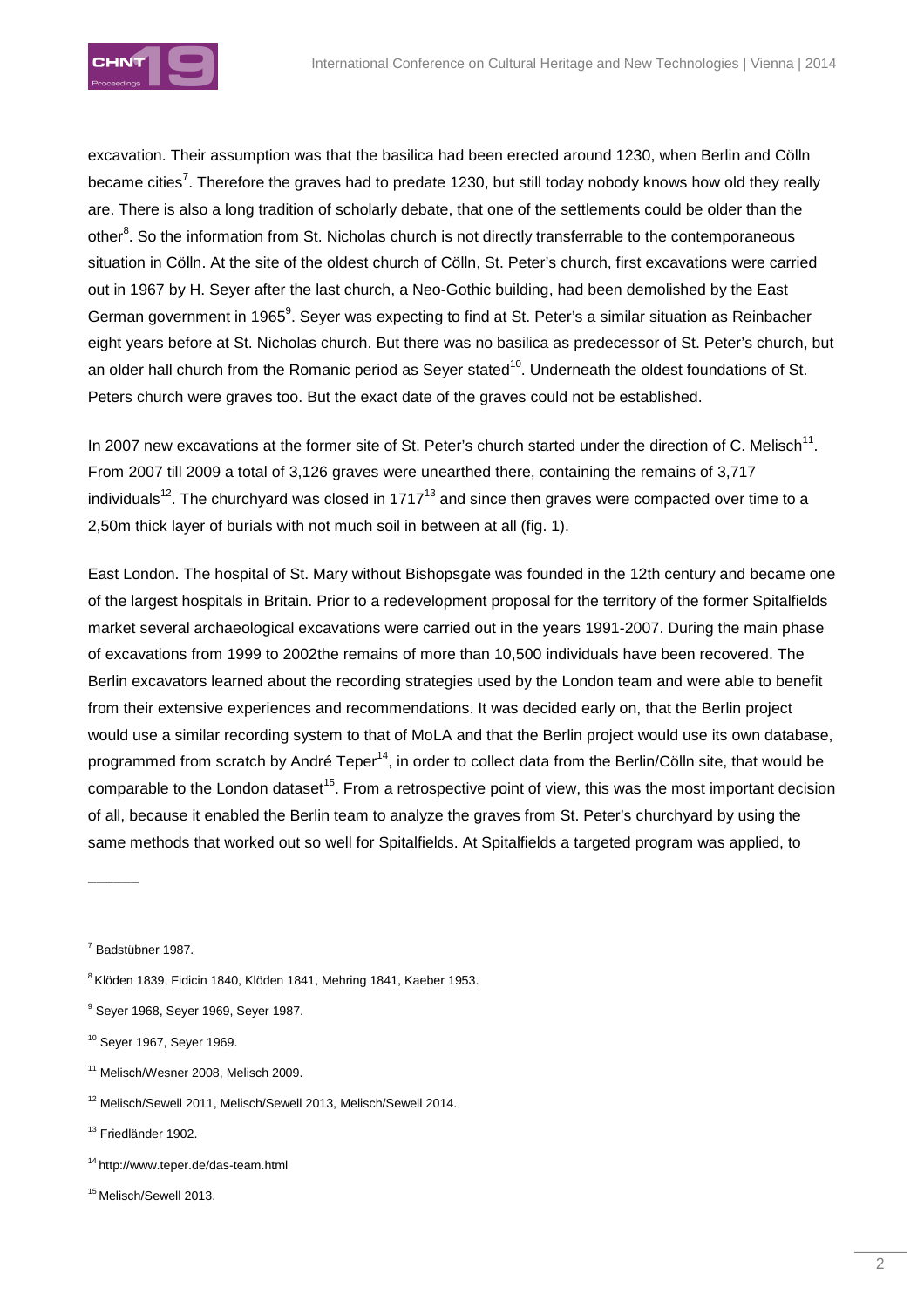

combine the relative (stratigraphic) and absolute (radiocarbon) dating methods. This way a hitherto unprecedented accuracy in dating and phasing was achieved. The Spitalfields burials were divided into four chronological periods: Period 14, 1120-1200; Period 15, 1200-50; Period 16, 1250-1400 and Period 17, 1400-1539. For the Berlin graves the same chronological periods have been applied to produce comparable subsets for osteological purposes. The archaeological interpretation follows the historical conventions of absolute chronology. According to the absolute chronological results of the Berlin series, the graves from St. Peter's churchyard don't seem to predate 1150.



Fig. 1 – Graves of some of the first inhabitants of Berlin/Cölln, honored with flowers and candles during the excavation at St. Peter's square in 2008

All graves were recorded on site with a tachymeter and inserted into a CAD-Plan (fig. 2). Already during the first weeks of the excavations in Berlin/Cölln it became evident, that at St. Peter's churchyard a large number of graves would have to be lifted. At this point the Berlin excavators contacted their colleagues at (MoLA) because they had dealt with probably the biggest ever excavated series of medieval graves at the Augustinian monastery and hospital of St. Mary without Bishopsgate (later known as St. Mary Hospital) in In London osteologists began in 2003 with the enormous task of investigating the burials of St. Mary Hospital and the results from 5,387 individuals have been recently published<sup>16</sup>. Among the most important discoveries was the detection of some of the earliest cases of syphilis in Europe. The results provided a unique insight into life in medieval London and stimulated discussions about the effects of urban life on the health of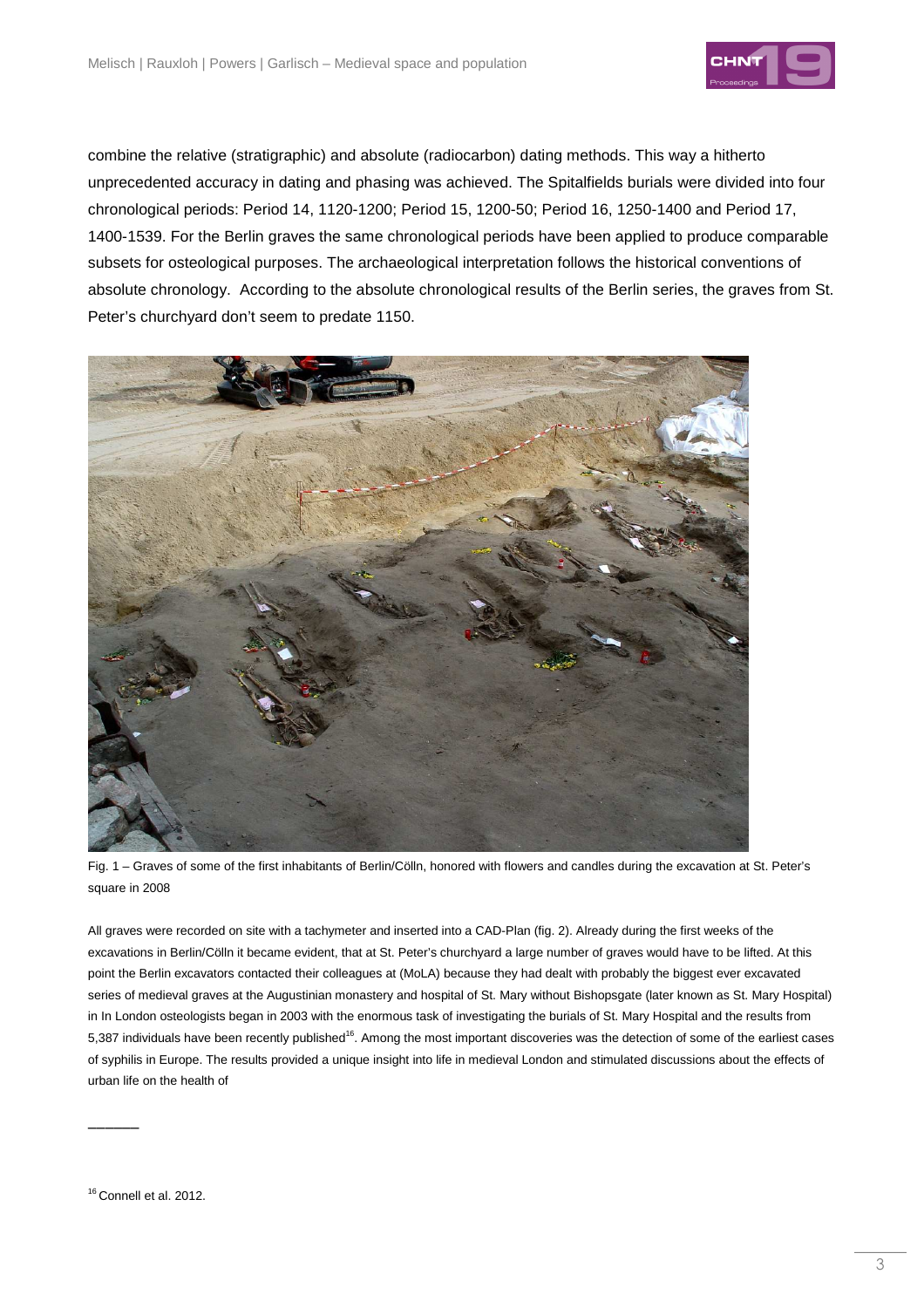



Fig. 2 – Cölln: CAD-plan of the graves in St. Peter's churchyard, an impenetrable cloud of lines

children, the role and influence of the medieval hospitals, and the reasons for mass burials of nearly 4,000 people. The mass graves of Spitalfields mainly stemmed from the time of the plague (1348-9), but historical sources show a series of recurring and temporally closely spaced famines and epidemics. The most extensive phases of mass graves in the middle of the 13th century came at a time of famine, which was probably due to climate change caused by a volcanic eruption in the tropics. The osteological analyzes showed that the individuals buried in mass graves underwent stress for an extended period of time, probably repeated periods of famine.Also at St. Peter's churchyard in Berlin multiple burials were found. Almost 10% of all graves were multiple burials, containing 2 to 12 individuals. The reasons for those graves are still unknown and the osteological work on the Berlin series only began in 2013. The aim of the project is first of all to identify the first population that was buried at St. Peter's square and secondly to precisely date the time of their arrival in Berlin/Cölln and the places they came from by applying Sr-isotope analysis<sup>17</sup>. In the third step we will try to shed more light into the changing spatial organization of St. Peter's churchyard over time and to reconstruct the development of the population in St. Peter's parish, because the Berlin skeletal series represents in opposition to the Spitalfields series a fracture of the common population of the town Cölln. We

<sup>17</sup>http://killgrove.org/research/projects/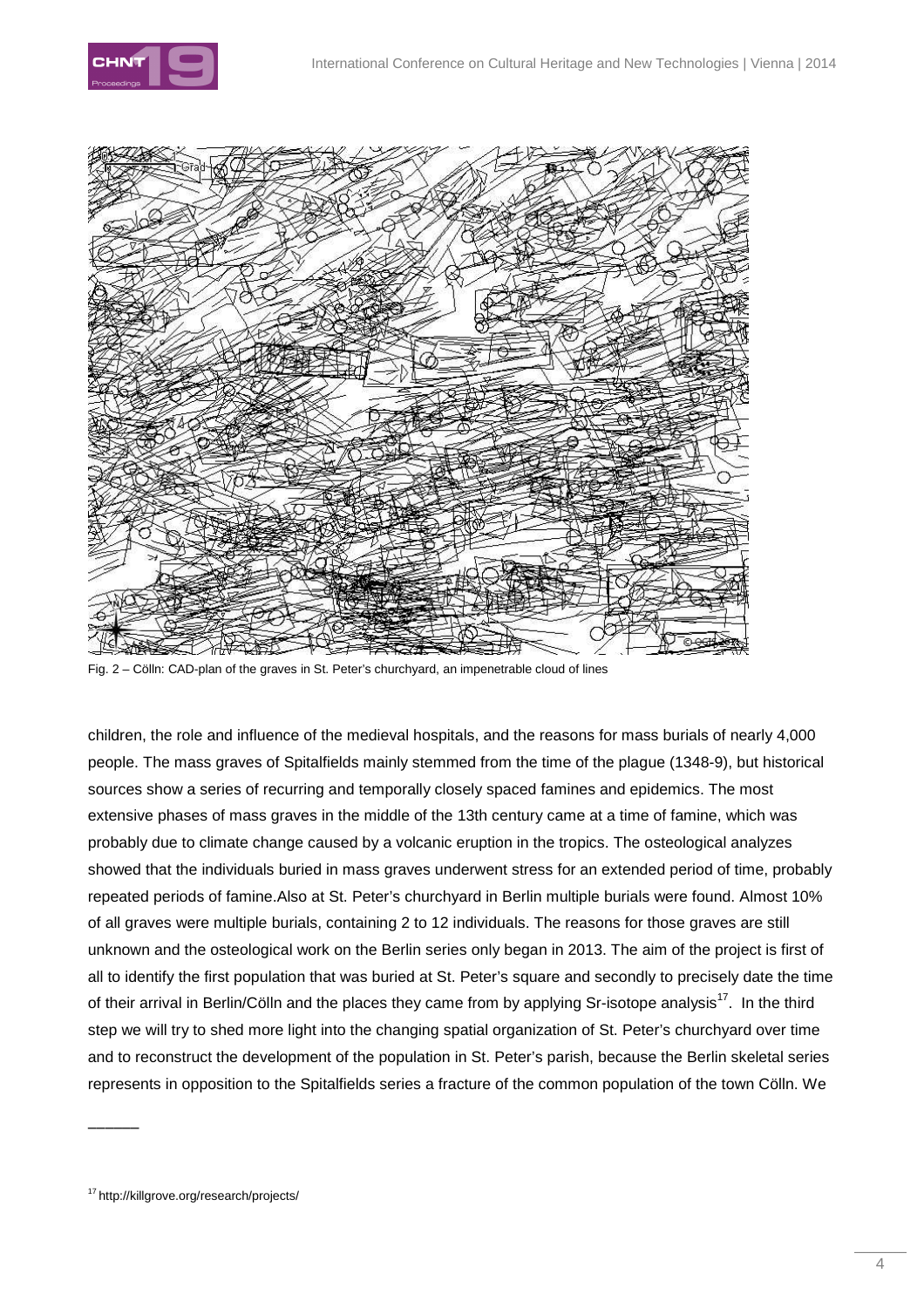

don't know how many people lived in the beginning in Cölln and how the population developed over time. The first numbers that are reliable are part of a great scientific innovation. Johann Peter Süßmilch (1707- 1767) is famous as initiator of German vital statistics. He was a priest at St. Peter's church and the first German who started to describe the development of a population by recording the birthrates and the death amongst males and females in his parish. He was a member of the Prussian Academy of Science and published in 1741 the famous book, Die Göttliche Ordnung in den Veränderungen des menschlichen Geschlechts, aus der Geburt, dem Tode und der Fortpflanzung' (Berlin 1741)<sup>18</sup>. In his book Süßmilch provided birth- and death-rates for the people from Berlin and Cölln starting in the year 1550. The demographical data of the skeletal series from St. Peter's and St. Nicholas church<sup>19</sup> can therefore be compared and contrasted with the statistical information provided by Johann Peter Süßmilch's information.

One of the most important targets of the project is the comparison between the London and the Berlin series of skeletons. We are able to do so because our research is based on analogical data since the osteological work is also carried out by following the same principles as applied to the Spitalfields series (fig. 3 and 4). By comparing the two assemblages, the project aims to provide new insights into the lives of medieval Europeans, and their social and environmental contexts. There is great potential in a study that compares and contrasts the medieval populations of Berlin and London. Such a study can provide a truly intra-European perspective on comparative matters such as diet, lifestyle, health care, longevity and disease. Within the Berlin site, there is also an opportunity to examine the arrangement and use of the cemetery over time. How an individual's status, health, age etc. may be reflected in the location or manner or their burial. This again could be usefully compared with the same analyses already completed on major London cemetery sites, particularly that of St. Mary's Spitalfields. This potential has been unlocked by the use of the single context recording and planning methodology on the St. Peter's site. This enables the detailed comparison of individual traits within a true spatial and stratigraphic context. It allows these dimensions to return to the center of the analytical matrix, and will enable the investigation of intra-cemetery organization. The work in 2013 and 2014 concentrated on carrying out an assessment level osteological survey of 250 individuals, and processing the attribute and spatial data into a relational database and GIS environment respectively, another key aspect of the project.

<sup>18</sup> Süßmilch 1752.

<sup>19</sup> Müller 1963, Hesse 1987.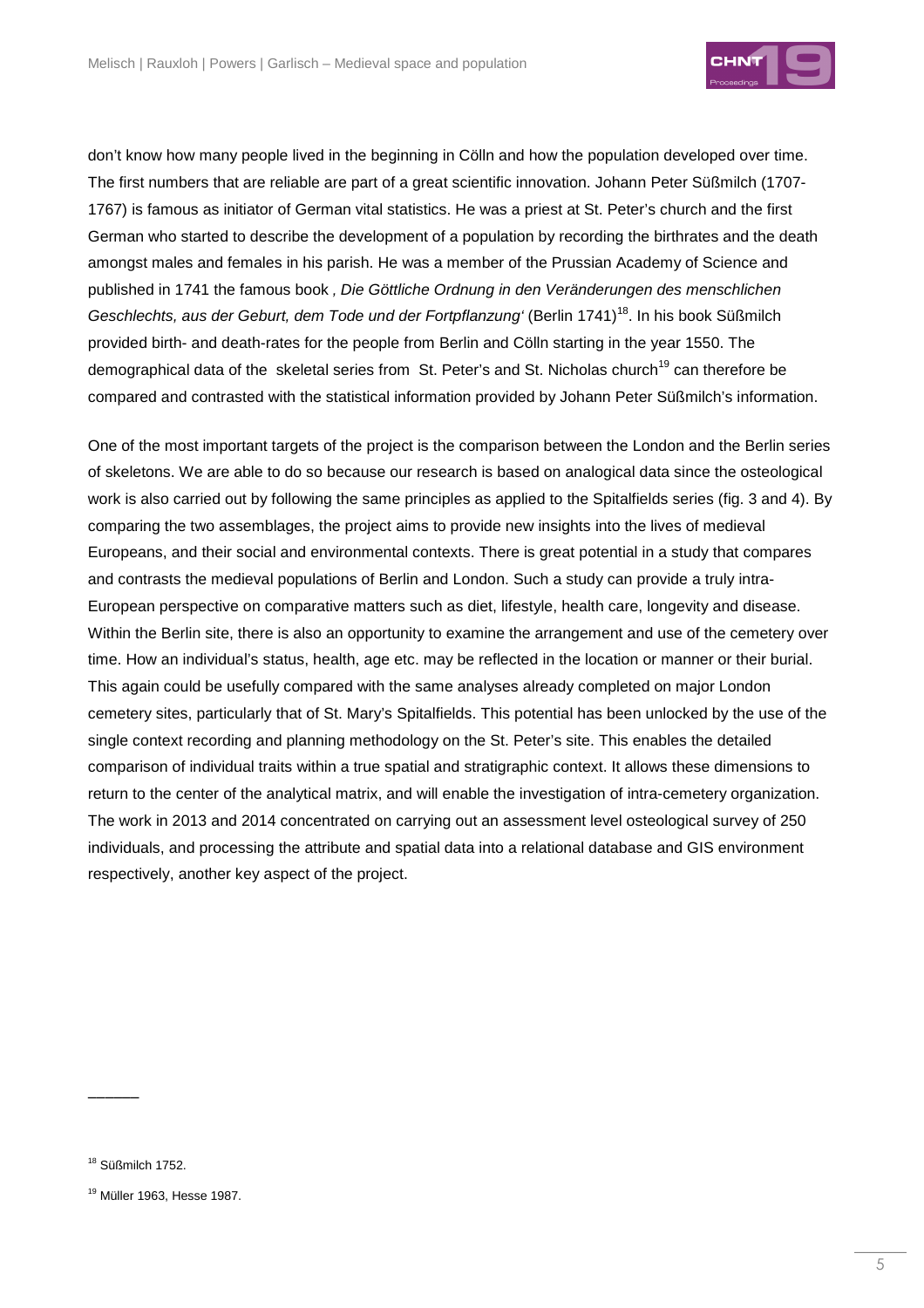



Fig. 3 – Berlin: Project work in 2014, from left to right: Dr. J. Rothe, geneticist/Charité Berlin; H. Hoevenberg, criminologist/Berlin, N. Powers, osteologist/Allen Archaeology, United Kingdom.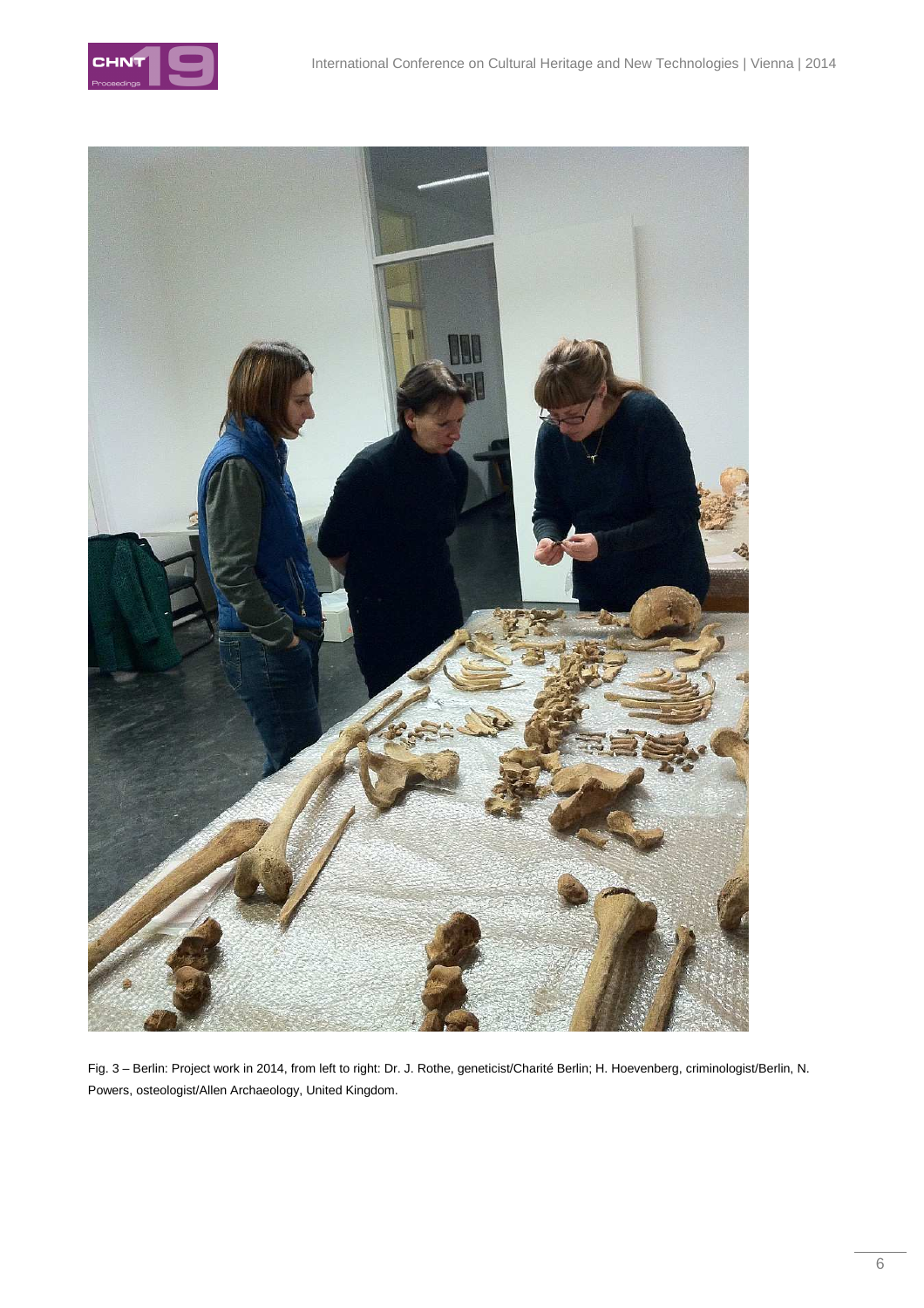



Fig. 4 – Cölln: Screenshot of the interactive Harris-Matrix module in the project-database ©A. Teper 2009

The graphic display of the 3,126 graves from St. Peter's Square is a serious enough challenge to comprehend in itself. However of more concern in a tightly packed cemetery, with a dearth of dating evidence, is that the depiction and understanding of the complex three dimensional problems that is the site's stratigraphy exceeds the capability of the simple two dimensional representation of it provided by the Harris matrix. A means was needed to *work* the stratigraphic data into the site analyses in a usable manner, and to move beyond the data strain of presenting a 3D phenomenon in a 2D environment, a strain which is manifest in the line cross overs and jumps of the Harris diagram.

The CAD or GIS -display of all of the graves at once results in an impenetrable cloud of lines, but by introducing the concept of stratigraphic adjacency – i.e. what is stratigraphically adjacent too as opposed to spatial incident upon – we are able to extrude a pseudo third dimension – stratigraphic depth.

Each grave can be connected by a 3D line to the other features which are its immediate stratigraphic neighbors. With each grave being at an 'elevation' in the matrix determined by the longest string of stratigraphic links that lie between it and the top of the sequence. This allows some of the confusion in the 3D model to be removed, and ensures that the identification of grave groups, correctly constrained by the stratigraphy, can be aided. The limited amount of dating evidence can also be aided by having the stratigraphy within the database/GIS rather than an external piece of software. The simple rule of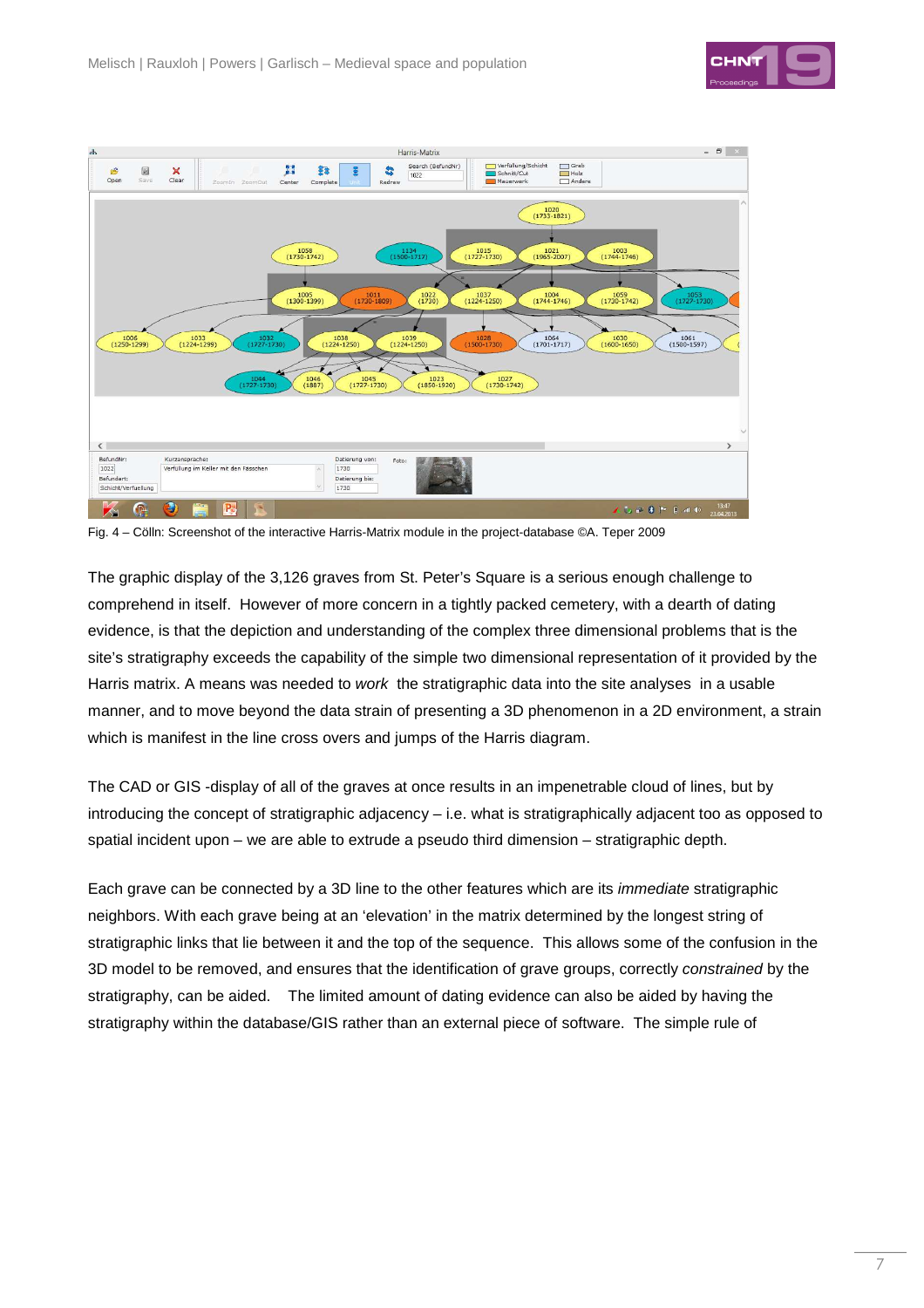



Fig. 5 – Cölln: consecutive St Peter's churches in the city center of former Cölln



Fig. 6 – Cölln: Extruded 3D-view of medieval St. Peter's church plan combined with the CAD-plan of the graves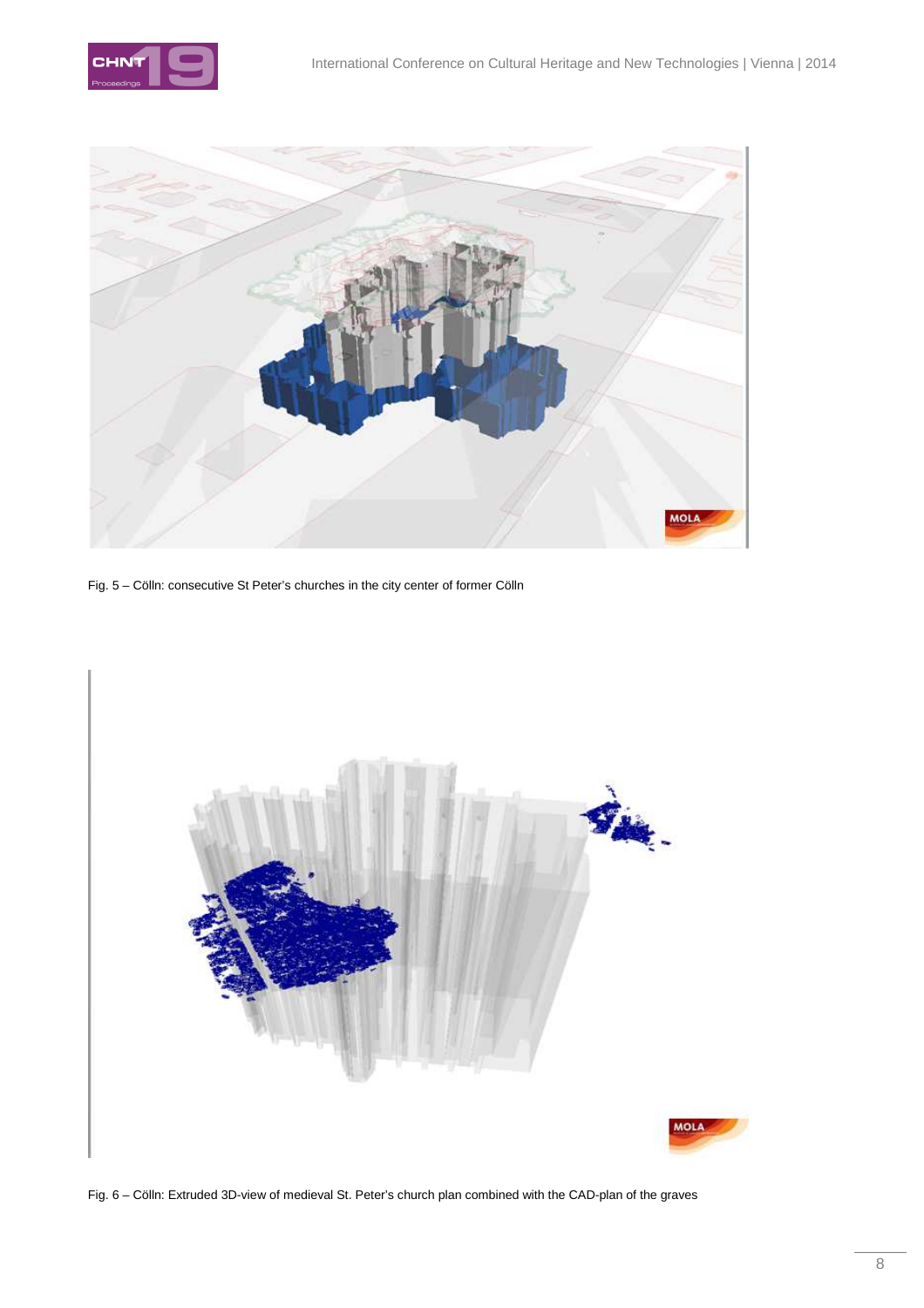







Stratigraphy & respect 3D to 2D



Fig. 8 – London, Spitalfields cemetery: overlay amongst individual graves and their intercutting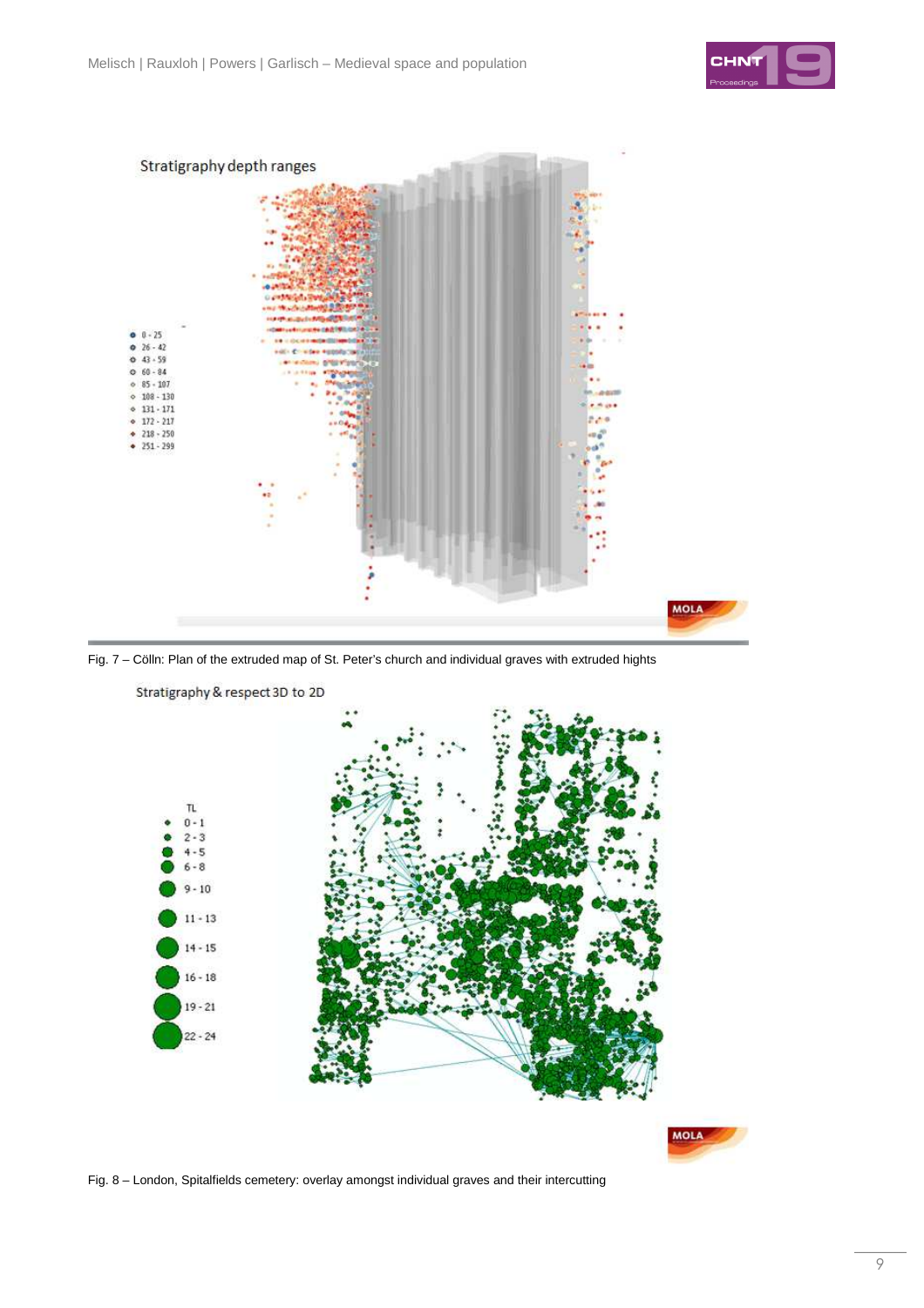

stratigraphic succession states that if two contexts are stratigraphically linked, and the lower one has a date and the upper one does not, then the date of the upper one must be the same as or later than the lower one. In a Medieval cemetery which often suffer from a paucity of dates, this is useful as it allows one to take the few dates one has and propagate them up through the matrix. One may model the effect of there being a certain interval between successive burials. For study purposes we added an artificial factor of years (here 5 years) to the real z-component of the graves. This way we receive a vertical grouping of certain graves. The absolute dates of those groups have to be supported by radiocarbon dates, and it will be interesting to compare, and possibly calibrate the stratigraphic propagation of dates, with the radio carbon dates as they

## **References**

E. BADSTÜBNER, Zur kunstgeschichtlichen Bedeutung der Nikolaikirche, In: D. Winkler (ed.), Beiträge zur Berliner Baugeschichte und Denkmalpflege (Leipzig 1987) 9-13.

B. CONNELL, A. Gray Jones, R. Redfern, D. Walker, A bioarchaeological study of medieval burials on the site of St. Mary Spital. Excavations at Spitalfields Market, London E1, 1991-2007 (London 2012).

E. FIDICIN, Gründung Berlins. Kritische Beleuchtung der Schrift: Über die Entstehung, das Alter u.s.w. der Städte Berlin und Cöln (Berlin 1840).

E. FRIEDLÄNDER (Ed.), Berliner geschriebene Zeitungen aus den Jahren 1713 bis 1717 u. 1735. Ein Beitrag zur Preußischen Geschichte unter König Friedrich Wilhelm I, In: Schrift. des Verein für die Geschichte Berlins 38, 1902, 8.

W. H. FRITZE, Gründungsstadt Berlin. Die Anfänge von Berlin-Cölln als Forschungsproblem, In: Kleine Schriftenreihe der Historischen Kommission zu Berlin, 5 (Potsdam 2000).

L. GOMOLAKOVA, J. ORSCHIEDT, Die <sup>14</sup>C-Datierung der menschlichen Skelettreste aus der Weißen Kuhle bei Marsberg, Hochsauerlandkreis, Regierungsbezirk Arnsberg. In: Archäologie in Westfalen-Lippe 4, 2012 (Langenweißbach 2013) 182-184.

H. HESSE, Archäologische und anthropologische Bemerkungen zu 15 Skelettindividuen der ältesten Schicht des Friedhofs von Berlin, Nikolaikirche, In: ZfA Z. Archäol. 21, 1987, 227-242.

K.-U. HEUßNER, Holzfunde schreiben Stadtgeschichte, in: Ackern, Flößen, Jagen. Ernährung und Holznutzung in Berlin und Brandenburg in vorindustrieller Zeit. Begleitheft zur Ausstellung des DAI Berlin, Berlin 2009, 38-39.

B. JUNGKLAUS, Zur brandenburgischen Bevölkerung im Mittelalter und ihren Lebensumständen aus anthropologischer Sicht, In: Müller/Neitmann/Schopper (Ed.) 2009, 249-281.

E. KAEBER, Vier kritische Fragen zur mittelalterlichen Geschichte Berlins. In: Jahrbuch für die Geschichte Berlins, 143–183.

K. F. KLÖDEN, Über die Entstehung, das Alter und die früheste Geschichte der Städte Berlin und Kölln. Ein Beitrag zur Geschichte der Germanisirung slavischer Gegenden (Berlin 1840).

K. F. KLÖDEN, Erwiderung auf die Schrift des Herrn E. Fidicin: die Gründung Berlins (Berlin 1841).

D. KURZE, Auf schriftlicher Überlieferung basierende Kirchengeschichte und ihr diskussionsbedürftiger Beitrag zur Beantwortung der Frage nach den Anfängen von Berlin-Cölln, In: Schaper (Ed.) 2012, 103-108.

A. MEHRING, Über das Alter der Städte Berlin und Cöln. Beleuchtung der diesen Gegenstand betreffenden Schriften des Herrn Directors Klöden und des Herrn Registrators Fidicin (Berlin 1841).

C. M. MELISCH, Straubes Plan der Berliner Begräbnisstätten von 1881, In: A. Matschenz, Der Straube Plan von 1881 (Berlin 2014) 25- 27.

C. M. MELISCH, Welche Erkenntnisse zur Frühgeschichte Cöllns können die neuen Ausgrabungen am Petriplatz beitragen? In: Schaper (ed.) 2012, 39-43.

C. M. MELISCH, Lateinschule und St. Petri- Kirchhof. Vorbericht zu der Ausgrabung am Petriplatz in Berlin-Mitte, In: AiBB 2010 (Stuttgart 2011) 156–161.

C. M. MELISCH, Die Bedeutung des Petriplatzes aus archäologischer Sicht. Bericht zu den Ausgrabungen 2007-2009, In: Der Bär von Berlin 59, 2010, 9–24.